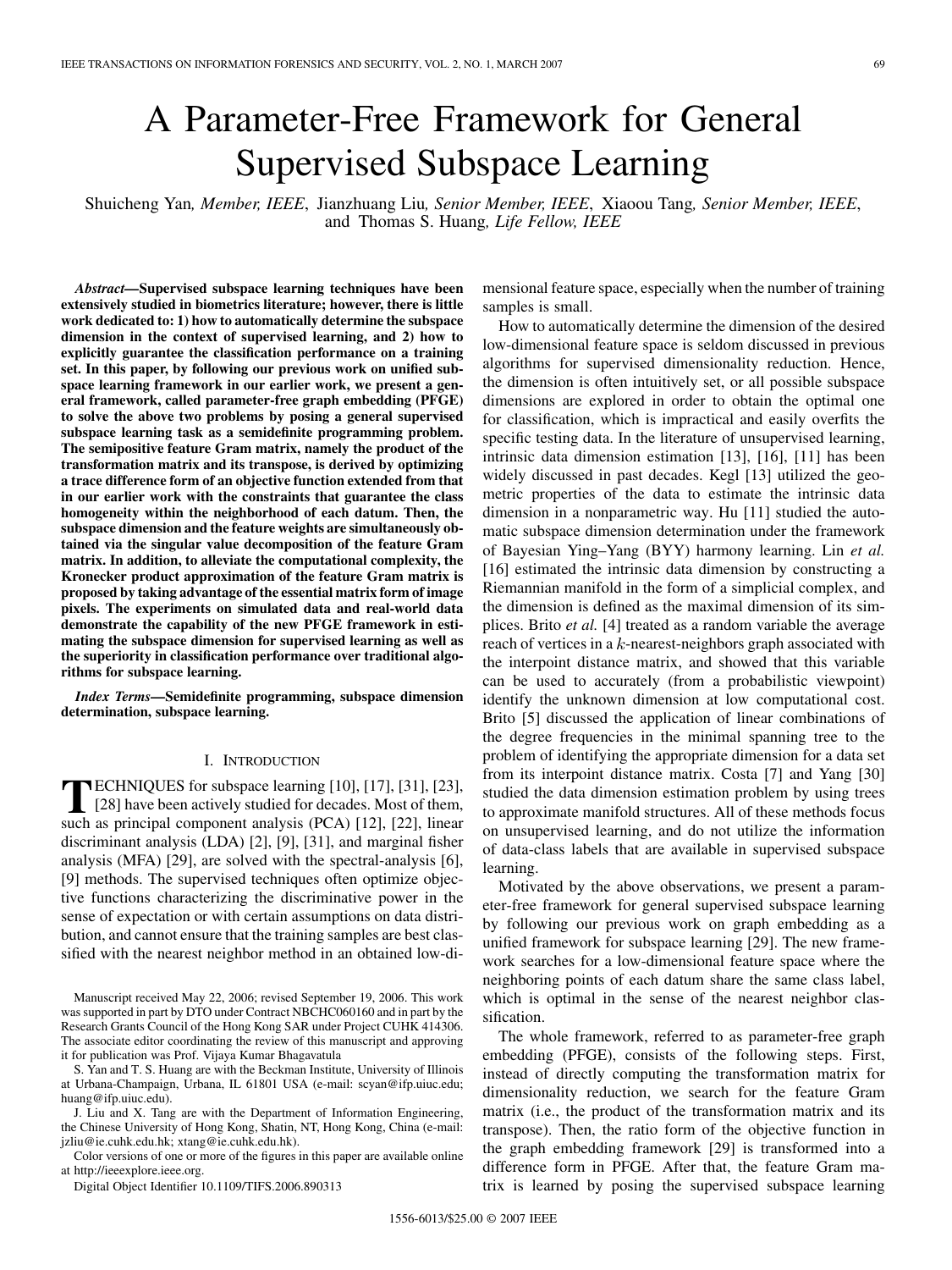problem as a semidefinite programming problem [\[26\], \[27\]](#page-6-0), [\[25\]](#page-6-0), with the constraints of neighborhood homogeneity and scale normalization. The neighborhood homogeneity property guarantees the classification accuracy on the training set and is expressed as a set of linear inequalities with the variables from the feature Gram matrix. Finally, the optimal transformation matrix encoding the projection directions and their weights is obtained from the singular value decomposition of the derived feature Gram matrix.

It is worthy of highlighting some aspects of our proposed PFGE framework.

- 1) PFGE guarantees the classification accuracy on the training set by the hard constraints of the semidefinite programming problem. It is different from traditional subspace learning methods, which are often irrelevant to the classification accuracy, such as PCA, or the objective functions of which do not directly optimize the classification accuracy such as LDA and MFA.
- 2) PFGE can automatically determine the optimal feature dimension by retaining the positive components of the feature Gram matrix. In traditional subspace learning methods, no criterion is provided to guide the selection of the feature dimension.
- 3) PFGE finds a transformation matrix, instead of a projection matrix, for dimensionality reduction. It simultaneously selects the projection directions and determines the weights to fuse them, which directly leads to its superiority over traditional algorithms for subspace learning in terms of classification capability.

The rest of the paper is structured as follows. The graph embedding framework is reviewed and then the PFGE framework is introduced in Section II. In [Section III,](#page-2-0) the Kronecker product approximation of the feature Gram matrix is discussed. In [Section IV](#page-4-0), experiments on some toy problems and on face recognition are showed to demonstrate the effectiveness of our framework. Finally, we give concluding remarks in [Section V](#page-5-0).

#### II. PARAMETER-FREE GRAPH EMBEDDING

Let  $X = [x_1, x_2, \dots, x_N]$  with  $x_i \in \mathbb{R}^m$  be a set of N sample points where the corresponding class labels are denoted as  $\{c_i|c_i \in \{1,\ldots,N_c\}\}_{i=1}^N$ . Denote the sample number of the cth class as  $n_c$ . Since in practice the dimension m is often very large, it is usually necessary to transform the data from the input high-dimensional space to a low-dimensional one for alleviating the curse of dimensionality [\[9\]](#page-6-0).

### *A. Review of Graph Embedding [\[29\]](#page-6-0)*

Let  $G = \{X, W\}$  be an undirected similarity graph, called an intrinsic graph, with the vertex set  $X$  and the similarity matrix  $W \in \mathbb{R}^{N \times N}$  which characterizes the similarities among all sample pairs. The corresponding diagonal matrix  $D$  and the Laplacian matrix  $L$  [\[1\]](#page-6-0) are defined as

$$
L = D - W, \quad D_{ii} = \sum_{j \neq i} W_{ij}, \qquad \forall i. \tag{1}
$$

The purpose of graph embedding [\[29\]](#page-6-0) is to determine a lowdimensional representation of the vertex set  $X$  that preserves the

similarities between pairs of data characterized in the original high-dimensional space. Denote the low-dimensional embedding of the vertices as  $Y = [y_1, y_2, \dots, y_N]$ , where the column vector  $y_i$  is the embedding for the vertex  $x_i$ . Direct graph embedding [\[29\]](#page-6-0) aims to maintain similarities among vertex pairs by following the graph preserving criterion [\[29\]](#page-6-0):

$$
Y^* = \arg\min_{\text{Tr}(YBY^T)=c} \sum_{i\neq j} \|y_i - y_j\|^2 W_{ij}
$$

$$
= \arg\min_{\text{Tr}(YBY^T)=c} \text{Tr}(YLY^T)
$$
(2)

where c is a constant,  $Tr(\cdot)$  is the trace of an arbitrary square matrix, and  $B$  is called the constraint matrix here.  $B$  may simply be a diagonal matrix and used for scale normalization [\[29\]](#page-6-0), or may represent more general constraints among the vertices characterized by a penalty graph  $G'$  [\[29\]](#page-6-0). The penalty graph describes similarities between nodes that are unfavorable and should be avoided (i.e.,  $B = L^p = D^p - W^p$ ) where  $W^p$  is the similarity matrix of graph  $G'$ , and B or  $L^p$  is the Laplacian matrix of  $G'$ , defined similarly as (1).

The similarity preservation property of the graph preserving criterion works in two ways. If the similarity between samples  $x_i$  and  $x_j$  is greater (positive), then the distance between  $y_i$  and  $y_i$  should be smaller to minimize (2); on the other hand, if the similarity between  $x_i$  and  $x_j$  is lower (negative), the distance between  $y_i$  and  $y_j$  should instead be larger. Hence, the similarities and differences among vertex pairs in a graph  $G$  are preserved in the embedding.

As shown in the embedding framework [\[29\],](#page-6-0) (2) can be solved by converting it into the following Trace Ratio problem:

$$
Y^* = \arg\min_{Y} \frac{\text{Tr}(YLY^T)}{\text{Tr}(YBY^T)}.
$$
 (3)

If the constraint matrix represents only scale normalization, this ratio formulation can be directly solved by eigenvalue decomposition [\[6\].](#page-6-0) However, for a more general constraint matrix, it can only be approximately solved with generalized eigenvalue decomposition (GED) by transforming the objective function into a more tractable approximate form  $\max_{Y} \text{Tr}[(YLY^{T})^{-1}(YBY^{T})]$  or  $\max_{Y} \text{Tr}[Y(B-L)Y^{T}],$ referred to as ratio trace or trace difference in the remainder of this paper.

While direct graph embedding computes a low-dimensional representation of the vertices in  $X$ , it does not determine how new out-of-sample high-dimensional data can be mapped to the low-dimensional space. To this end, linearization and kernelization as described in [\[29\]](#page-6-0) are needed. Let us take linearization as an example. Assume that the low-dimensional vector representations of the vertices can be obtained from the linear projection  $y_i = P^T x_i$ , where  $P = [p_1, p_2, \dots, p_d] \in \mathbb{R}^{m \times d}$  is the projection matrix that we want to find for mapping out-of-sample data, and  $d$  is the expected dimension after dimensionality reduction. Then, the objective function (2) is changed to

$$
P^* = \arg\min_{P} \frac{\text{Tr}(P^T X L X^T P)}{\text{Tr}(P^T X B X^T P)}.
$$
\n(4)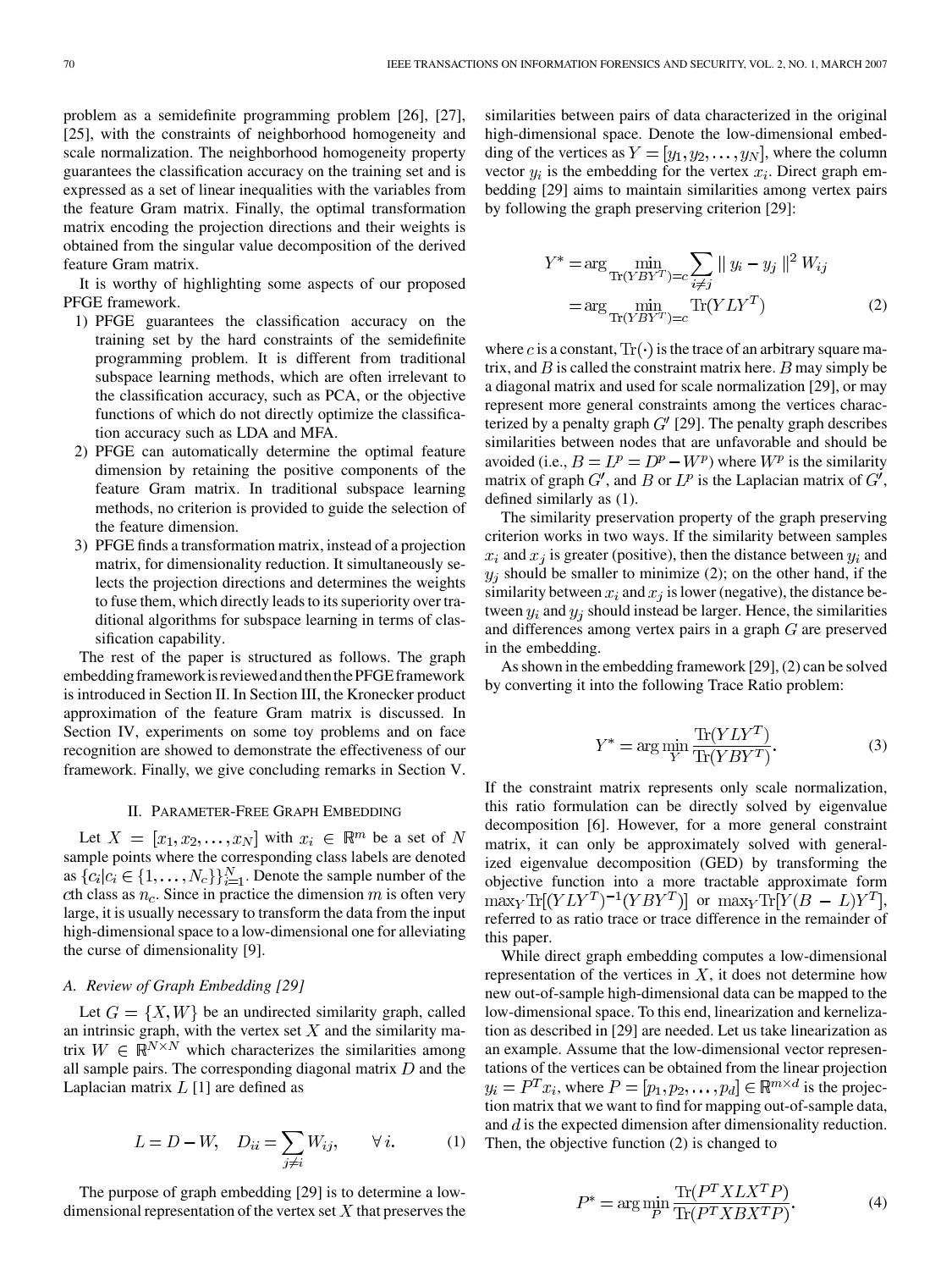<span id="page-2-0"></span>In practical applications, the determination of the number  $d$ of the columns in  $P$  is significant for achieving the best classification capability on the low-dimensional feature space. In the following, we present a new framework in the context of supervised subspace learning that can automatically derive the optimal subspace dimension  $d$ .

#### *B. Feature Gram Matrix Learning for PFGE*

As described before, the direct learning of the transformation matrix for dimensionality reduction results in the feature dimension selection issue. In this work, instead of directly computing the transformation matrix  $P$ , we learn the feature Gram matrix  $S$  which characterizes the similarity of different features and is defined as

$$
S = PP^T. \tag{5}
$$

We search for  $S$  by solving a semidefinite programming problem [\[3\], \[26\].](#page-6-0)

*1) Neighborhood Homogeneity Constraints:* When there is no assumption on the data distribution, it is desirable that the neighboring samples of each point share the same class label, which is optimal in the sense of classification with the nearest neighbor method. Then, we have

$$
||P^T x_i - P^T x_{i\#}||^2 \le ||P^T x_i - P^T x_j||^2, \ c_i \ne c_j \qquad (6)
$$

where  $x_{i#}$  is the nearest neighbor of  $x_i$  belonging to the same class, measured with the Euclidean distance in the original feature space. Equation (6) can be expressed in another form

$$
\text{Tr}\{[(x_i - x_{i\#})(x_i - x_{i\#})^T - (x_i - x_j)(x_i - x_j)^T]S\}
$$
  
= 
$$
\text{Tr}(A_{ij}S) \le 0 \quad (7)
$$

where  $A_{ij} = (x_i - x_{i\#})(x_i - x_{i\#})^T - (x_i - x_j)(x_i - x_j)^T$ . It is easy to verify that the matrix  $A_{ij}$  is symmetric.

*2) Scale Normalization:* To remove the degree of freedom of scale, we may constrain the sum of the column norms of the transformation matrix  $P$  to be 1, that is

$$
\text{Tr}(P^T P) = \text{Tr}(P P^T) = \text{Tr}(S) = 1.
$$
 (8)

*3) Objective Function:* As mentioned before, the objective function of graph embedding is often changed to the ratio trace or trace difference form for a more tractable solution. In this work, we utilize the trace difference formulation of graph embedding for semidefinite programming formulation. The objective function in this new formulation is defined as

$$
\text{Tr}[P^T X (L - B) X^T P] = \text{Tr}[X (L - B) X^T S]. \tag{9}
$$

With the above constraints and the objective function, the feature Gram matrix  $S$  can be obtained by optimizing the semidefinite programming problem given in Algorithm 1. The object function in Algorithm 1 is convex and the optimization does not suffer from the local optimum problem [\[26\]](#page-6-0), [\[27\],](#page-6-0) [\[25\].](#page-6-0) There are several general-purpose toolboxes and polynomial time solvers available for the semidefinite programming problem. In this paper, we utilize the solver SeDuMi and

CSDP 4.9 toolbox in MATLAB [\[3\].](#page-6-0)

# **Algorithm 1 Direct Feature Gram Matrix Learning for PFGE**

# Minimize  $\text{Tr}[X(L-B)X^TS]$

1)  $S \geq 0$ ;

2)  $\text{Tr}(S) = 1;$ 

3) 
$$
\text{Tr}(A_{ij}S) \leq 0, c_i \neq c_j.
$$

# *C. Transformation Matrix From the Feature Gram Matrix*

After obtaining the feature Gram matrix  $S$  by using the semidefinite programming approach, we can derive the transformation matrix  $P$  by preserving the positive components of the feature Gram matrix, which is similar to the multidimensional scaling (MDS) algorithm [\[8\]](#page-6-0). The singular value decomposition of  $S$  results in

$$
S = \sum_{k=1}^{m} \lambda_k v_k v_k^T
$$
 (10)

where  $\lambda_k$  is the kth largest eigenvalue of S with the corresponding eigenvector  $v_k$ . Then, we have

$$
P = [\lambda_1^{1/2} v_1, \lambda_2^{1/2} v_2, \dots, \lambda_d^{1/2} v_d], \ \lambda_d > \lambda_{d+1} = 0. \tag{11}
$$

In practice, noise probably exists in the data, and there may be some  $\lambda_i$  of very small values. Hence, we only keep the dimensions that preserve sufficient information of the matrix  $S$  as PCA does; we retain 98% energy in all of the experiments.

#### III. KRONECKER PRODUCTION APPROXIMATION

When the original feature dimension  $m$  is too large, Algorithm 1 is impractical in both computation and memory requirements. As the constraint matrix  $A_{ij}$  is not sparse, we can mostly only handle the cases with less than 400 features. In this section, we discuss how to solve this computational problem.

# *A. Kronecker Production Approximation of the Feature Gram Matrix*

In the real world, the extracted features of an object often have some special structures, and these structures are in the form of second- or even higher order tensors. For example, a captured image is a second-order tensor (i.e., a matrix), and a video sequence is in the form of a third-order tensor. It would be desirable to uncover the underlying structures in the problems for data analysis. In the following, we investigate how to utilize the latent data structure to solve the computational problem suffered by the PFGE framework.

# **Algorithm 2 Feature Gram Matrix Learning from Kronecker Approximation for PFGE**

Minimize Tr[
$$
X(L - B)X^T(S_2 \otimes S_1)
$$
]  
1)  $S_1 \succeq 0$ ,  $S_2 \succeq 0$ ;  
2) Tr( $S_2 \otimes S_1$ ) = 1;  
3) Tr[ $A_{ij}(S_2 \otimes S_1)$ ]  $\leq 0$ ,  $c_i \neq c_j$ .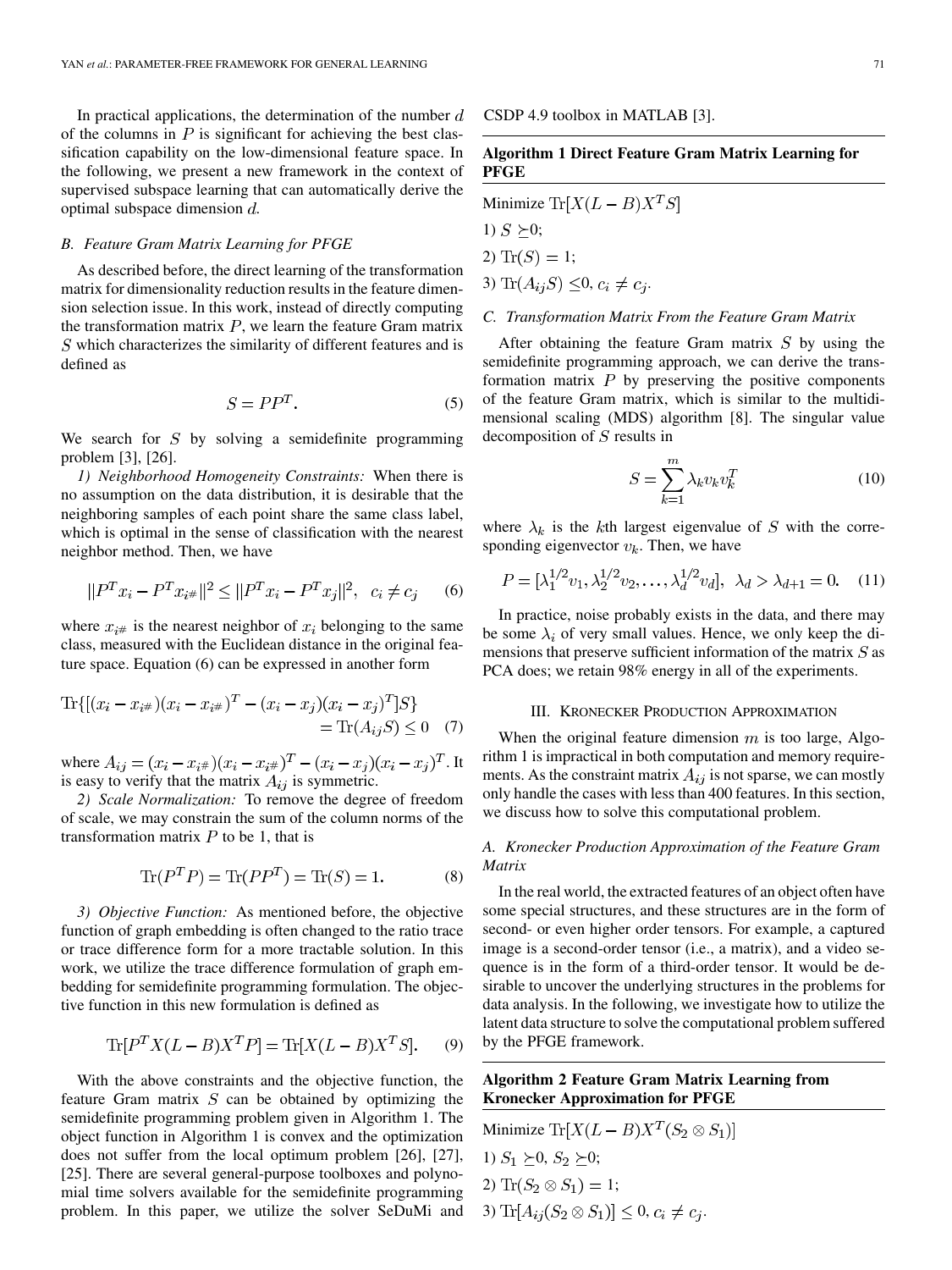Assume that the training samples are denoted as second-order tensors (matrices)  $\{X_i \in \mathbb{R}^{m_1 \times m_2}\}_{i=1}^N$  and its corresponding column-wise concatenated vector is still represented as  ${x_i | x_i \in \mathcal{X}}$ with  $m = m_1 \times m_2$ . Assume that the low-dimensional representation of  $X_i$  is obtained from two transformation matrices  $P_1$  and  $P_2$ . Then

$$
Y_i = P_1^T X_i P_2, \ P_1 \in \mathbb{R}^{m_1 \times d_1}, \ P_2 \in \mathbb{R}^{m_2 \times d_2}.\tag{12}
$$

It means that the transformation matrix  $P$  is approximated as the Kronecker product of two transformation matrices  $P = P_2 \otimes P_1$ , where  $\otimes$  is the Kronecker product with  $A \otimes B = [A_{ij}B]$ .

Then, we have

$$
y_i = \text{vec}(Y_i) = P^T \text{vec}(X_i) = (P_2 \otimes P_1)^T x_i.
$$
 (13)

where  $vec(\cdot)$  means the vectorization of a matrix by columnwise connecting all of the elements. Consequently, it follows that the feature Gram matrix  $S = PP^{T} = (P_2 \otimes P_1)(P_2 \otimes P_2)$  $P_1$ ) $T = S_2 \otimes S_1$  with  $S_1 = P_1 \otimes P_1^T$  and  $S_2 = P_2 \otimes P_2^T$ . Based on the above kronecker product approximation, the PFGE framework is modified as follows.

*1) Neighborhood Homogeneity Constraints:* The hard constraint on neighborhood homogeneity in [\(6\)](#page-2-0) is changed to

$$
||P_1^T(X_i - X_{i#})P_2||^2 \le ||P_1^T(X_i - X_j)P_2||^2, \ c_i \ne c_j
$$
  
\n
$$
\Rightarrow \text{Tr}[A_{ij}(S_2 \otimes S_1)] \le 0, \ c_i \ne c_j.
$$
 (14)

*2) Scale Normalization:* To remove the degree of freedom of scale, we can constrain the sum of the column norms of the transformation matrix to be 1, that is

$$
\operatorname{Tr}(S) = \operatorname{Tr}(S_2 \otimes S_1) = 1. \tag{15}
$$

*3) Objective Function:* From the objective function in [\(9\)](#page-2-0), we have

$$
\text{Tr}[X(L-B)X^TS] = \text{Tr}[X(L-B)X^T(S_2 \otimes S_1)]. \quad (16)
$$

With the above constraint and the objective function, we can have the Kronecker product approximation-based algorithm for PFGE as shown in Algorithm 2.

The optimization problem formulated in Algorithm 2 is not a standard semidefinite programming problem, and commonly nonconvex. However, when  $S_1$  or  $S_2$  is known, the optimization problem with respect to the other one is a standard semidefinite programming problem and can be solved by using the semidefinite programming toolbox as in Algorithm 1. Therefore, we can optimize these two matrices in an iterative manner until convergence is reached. Finally, the transformation matrices  $P_1$  and  $P_2$  can be derived from the singular value decompositions of  $S_1$ and  $S_2$ .

Based on the Kronecker product approximation of the feature Gram matrix, the optimization problem defined in each step runs on a much lower dimensional feature space. For example, when the image matrix is of size  $100 \times 100$ , the parameter number in the previous formulation is  $10^8$ , making it impractical for Algorithm 1 to run on a PC with a common configuration. However, in the Kronecker product approximation version, there are

only  $10<sup>4</sup>$  parameters, which greatly alleviates the computational complexity of the optimization problem.

*4) Discussions:* To further reduce the complexity of the optimization problem, in Algorithm 1 or 2, we do not use all of the constraints for optimization in the beginning. In the first optimization step, for each sample, we only use the constraint from the nearest samples of different classes. After each optimization step, we add a certain percentage of the sample pairs that do not satisfy the neighborhood homogeneity constraints and then optimize again until all of the constraints are satisfied. Moreover, it is possible that not all of the constraints must be satisfied. Thus, in our experiments, we relax the constraints by adding two relaxation parameters  $\zeta_{ij}$  and  $\xi_{ij}$ , and modify Algorithm 1 to be Algorithm 3. More details on the use of the relaxation parameters can be found from [\[3\].](#page-6-0)

The optimization problem in Algorithm 3 can also be solved by using the solver SeDuMi and CSDP 4.9 toolbox in MATLAB. Note that if all of the constraints can be satisfied, the value of  $\lambda$  will not affect the final results and, thus, even in this case, there is no parameter to select. Similarly, we can use Algorithm 3 to optimize the step optimization problem of Algorithm 2.

# **Algorithm 3 Feature Gram Matrix Learning with Relaxation for PFGE**

Minimize  $\text{Tr}[X(L-B)X^TS] + \lambda \sum_{c_i \neq c_i} \xi_{ij}, \quad \lambda \gg 0.$ 1)  $S \succeq 0$ . 2)  $\text{Tr}(S) = 1$ . 3)  $\text{Tr}(A_{ij}S) + \zeta_{ij} - \xi_{ij} = 0, \xi_{ij} \geq 0, \zeta_{ij} \geq 0, c_i \neq c_j.$ 

#### *Algorithmic Analysis*

In this subsection, we discuss some characteristics of the proposed PFGE framework and its relationship with other state-ofthe-art algorithms for dimensionality reduction.

*5) Training Accuracy is Guaranteed by Hard Constraints:* The classification accuracy on the training set is guaranteed with the hard constraints imposed on the semidefinite programming problem; while in most traditional algorithms of dimensionality reduction, the training accuracy is not their direct targets, especially for the unsupervised ones.

*6) Feature Dimension and Fusing Weights are Automatically Determined:* The dimension of the low-dimensional feature space is automatically determined by preserving the information of the feature Gram matrix in [\(11\);](#page-2-0) while in the previous algorithms for dimensionality reduction, the subspace dimension can only be experimentally set, or it is needed to explore all of the possible dimensions and select an optimal one for a specific data set. Moreover, PFGE derives a transformation matrix, instead of a projection matrix, for dimensionality reduction, which automatically determines the weight (importance) of each feature.

*7) Relationship With Distance Metric Learning for Large Margin Nearest Neighbor Classification (LMNN) [\[24\]:](#page-6-0)* LMNN and our PFGE both utilize the semidefinite programming tool to formulate and solve their problems, and both use nearest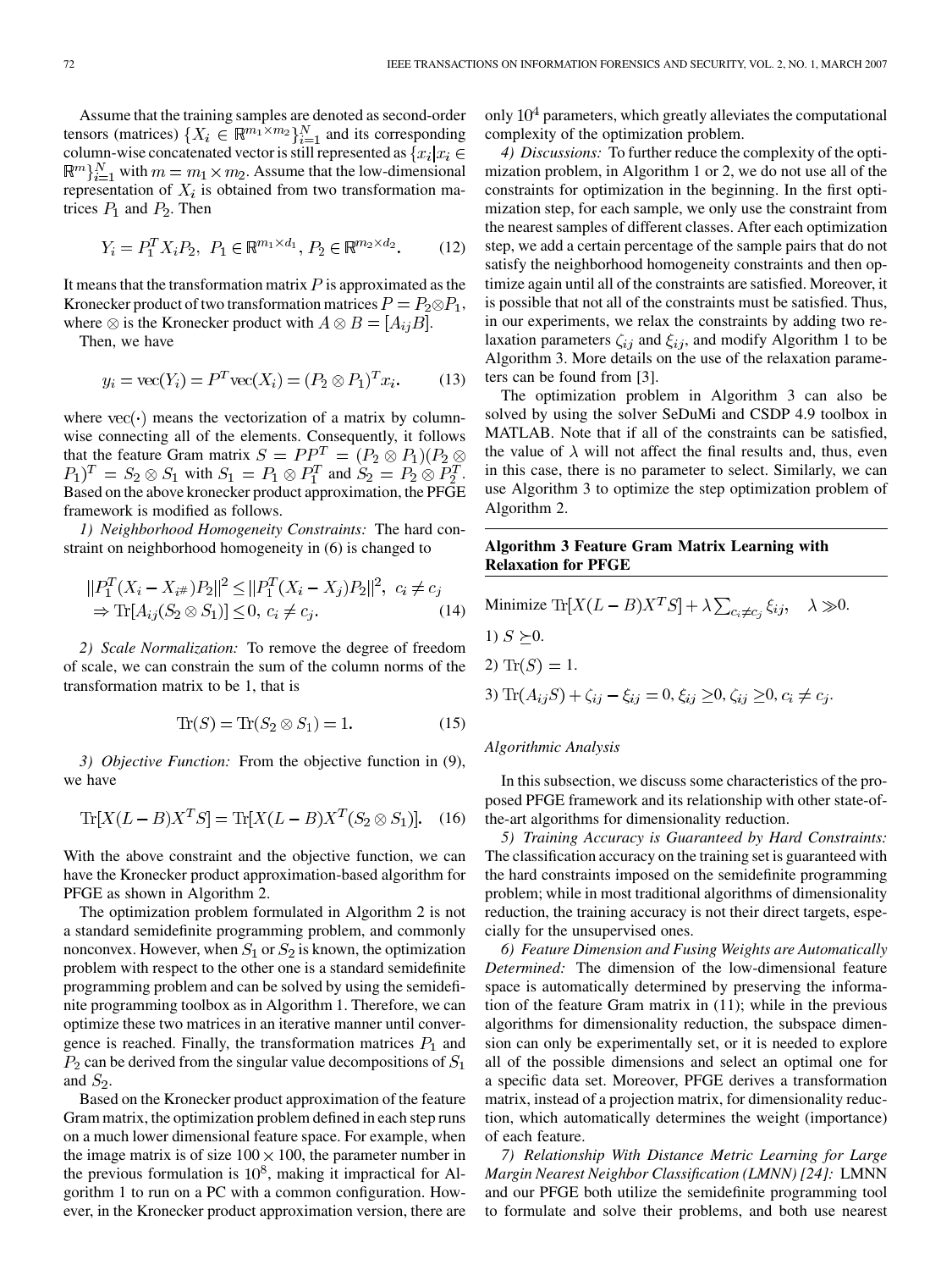<span id="page-4-0"></span>neighbor classifiers to help design effective algorithms; yet, they are essentially different in several aspects.

- 1) The motivation of PFGE is to provide some general constraints for supervised subspace learning, such that the required subspace dimension for classification can be automatically determined and the classification accuracy on the training set is guaranteed. The former target is not studied in LMNN. Moreover, the constraints of LMNN cannot be directly used for general supervised subspace learning since they do not provide a constraint to bound the scale of the matrix  $S$ , and PFGE will not have solutions if these constraints are imposed on PFGE. The constraints in PFGE do not suffer from those problems and can be used for all supervised subspace learning algorithms.
- 2) PFGE is a general framework for supervised subspace learning, while LMNN is only a specifically designed algorithm. Similarly to the original graph embedding framework [\[29\]](#page-6-0), PFGE can help develop new algorithms for subspace learning without suffering from the above-mentioned problems.
- 3) PFGE has been extended to the Kronecker production approximation form, which is applicable for common images, while LMNN is impractical even for images of moderate size  $64 \times 64$  pixels.

*8) Relationship With Maximum Margin Criterion [\[15\]:](#page-6-0)* The objective function of MMC shares the similar formulation as that of PFGE. However, MMC directly optimizes the map matrix  $P$  and cannot guarantee that the neighborhood homogeneity constraints are satisfied. Moreover, MMC cannot automatically determine the subspace dimension.

*9) Convergence of the Kronecker Production Approximation:* It is easy to prove that the solution space

$$
\chi = \{ (S_1, S_2) | S_1 \succeq 0, S_2 \succeq 0, \text{Tr}(S_2 \otimes S_1) = 1, \text{Tr}[A_{ij}(S_2 \otimes S_1)] \leq 0, c_i \neq c_j \}
$$

is closed and bounded. On one hand, the objective function  $Tr[X(L-B)X^{T}(S_2 \otimes S_1)]$  is nonincreasing in each iteration. On the other hand, as  $\chi$  is closed and bounded, the objective function is also bounded. Therefore, Algorithm 2 converges to a local optimum.

#### IV. EXPERIMENTS

In this section, we present two sets of experiments to evaluate the effectiveness of the proposed PFGE framework by comparing it with the Eigenfaces [\[2\]](#page-6-0) and Fisherfaces [\[2\]](#page-6-0). In order to compare with the Fisherfaces algorithm [\[2\]](#page-6-0) fairly, we apply the intrinsic and penalty graphs from Fisherfaces as demonstrated in [\[29\]](#page-6-0) to define a specific algorithm from the PFGE framework, and this specific algorithm is referred to as Fisherfaces–PFGE (F–PFGE) in the following. For the simulated data, we demonstrate the effectiveness of PFGE in determining the optimal feature dimension for classification and in satisfying the neighborhood homogeneity constraints. For the real face data, we evaluate the classification capability of the low-dimensional representations derived from the F–PFGE algorithm and from the traditional Eigenfaces, and Fisherfaces. In our experiments, we utilize the Kronecker product approximation version of F–PFGE to conduct dimensionality reduction for face recognition task since the vector-based version is impractical.



Fig. 1. Subspace dimensions automatically determined by F–PFGE. Note that from (A) to (F), the top plot is the multiclass data distributions, and the lower plot is the eigenvalue distribution computed from [\(11\).](#page-2-0) For the lower plots, the horizontal axes denote the value of  $\sqrt{\lambda_i}$  in [\(11\)](#page-2-0), and the vertical axes denote the index number of  $\lambda_i$ .

#### *A. Toy Problems*

*1) Automatic Subspace Dimension Determination:* We present two series of experiments, one is to demonstrate the capability of F–PFGE in determining the optimal subspace dimension for classification. Fig. 1 displays a series of experimental results on the derived eigenvalues from different data sets. The results show that F–PFGE successfully uncovers the required feature dimension for classification. Traditional supervised dimensionality reduction algorithms such as LDA cannot automatically determine which dimension is optimal, and for the sample sets in  $(B)$  and  $(C)$ , the LDA algorithm will output one and two  $(N_c - 1)$  dimensions, respectively [\[2\]](#page-6-0). Actually, the required dimensions of these two problems are two and one, respectively, which are uncovered by F–PFGE successfully.

*2) Neighborhood Homogeneity:* The other series of experiments is to evaluate the capability of F–PFGE in ensuring that the neighboring points of each point share the same class label. We use two sets of data, one is plotted in [Fig. 2\(A\),](#page-5-0) and the derived low-dimensional representations are plotted in [Fig. 2\(B\).](#page-5-0) In [Fig. 2\(B\),](#page-5-0) each sample is connected to its nearest sample measured in the derived representations, and we can see that the nearest neighbor of each sample shares the same label as it does. The other data set is the digital numbers from the MNIST database [\[14\]](#page-6-0). We select digital numbers 0–3 and use 39 samples for each number. The data distribution in the derived low-dimensional representations is displayed in [Fig. 2\(C\),](#page-5-0) and the results show that the nearest neighbor of each sample also has the same class label as the sample does.

# *B. Face Recognition*

In this subsection, the F–PFGE algorithm is compared with Eigenfaces [\[22\]](#page-6-0) and Fisherfaces [\[2\]](#page-6-0), for face recognition on three benchmark databases XM2VTS [\[18\]](#page-6-0), CMU PIE [\[21\],](#page-6-0) and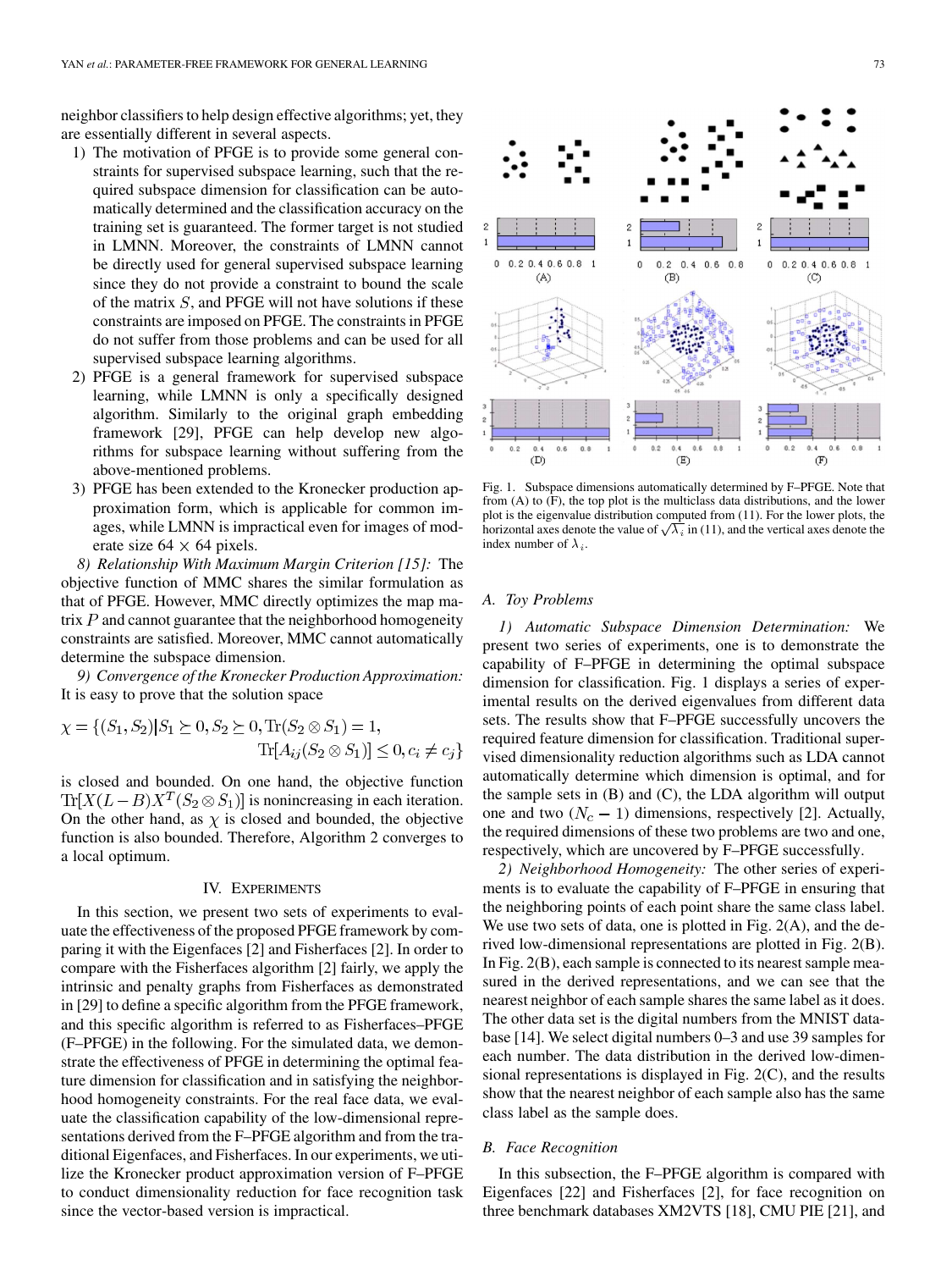<span id="page-5-0"></span>

Fig. 2. Neighborhood homogeneity results. (a) Simulated data. (b) Rrepresentations derived from F–PFGE. (c) Low-dimensional representations of digital numbers obtained by F–PFGE.



Fig. 3. Cropped samples from the XM2VTS database.

TABLE I BEST RECOGNITION ACCURACIES (%) COMPARED AMONG EIGENFACES, FISHERFACES, AND F–PFGE ON THE XM2VTS DATABASE

| Algorithm     | Eigenfaces       | Fisherfaces      | <i>F-PFGE</i>   |
|---------------|------------------|------------------|-----------------|
| Accuracy      | 69.8%            | 81.7%            | 86.4%           |
| Training Time | $\approx 4.01$ s | $\approx 6.02$ s | $\approx 601$ s |

ORL [\[20\]](#page-6-0). In the experiments, the nearest neighbor method is used for final classification. For Fisherfaces, we first project the images into a PCA space of dimension  $N - N_c$ , and then explore all possible LDA dimensions and report the best results.

The XM2VTS database contains 295 persons where each person has four frontal face images taken in four different sessions. In this experiment, the samples in the first three sessions are used for training, and the samples in the first session and the last session are used, respectively, as the gallery and probe sets. The size of each image is  $64 \times 64$ . Some cropped samples are displayed in Fig. 3. Table I and Fig. 4 show the face recognition results of F–PFGE compared with Eigenfaces, and Fisherfaces. The results indicate that although there is no user-selectable parameter in F–PFGE, its performance is still better than Eigenfaces and Fisherfaces algorithms which need to explore all possible feature dimensions to obtain the best results. Note that since the result of F–PFGE is free from the final feature dimension, we plot it as a line in Fig. 4. The training times used by different algorithms are also given in Table I. From the results, we can see that the time complexity of F–PFGE is relatively higher than those of Eigenfaces and Fisherfaces.

The CMU Pose, Illumination, and Expression (PIE) database contains more than 40 000 facial images of 68 people. The images were acquired over different poses, under variable illumination conditions, and with different facial expressions. The



Fig. 4. Face recognition error rates versus feature dimension of Eigenfaces, Fisherfaces, and F–PFGE on the XM2VTS database.



Fig. 5. Cropped samples from the CMU PIE database.

TABLE II BEST RECOGNITION ACCURACIES (%) COMPARED AMONG EIGENFACES, FISHERFACES, AND F–PFGE ON THE PIE DATABASE

| Algorithm     | Eigenfaces       | Fisherfaces     | <b>F-PFGE</b>  |
|---------------|------------------|-----------------|----------------|
| Accuracy      | 69.4%            | 57.4%           | 72.8%          |
| Training Time | $\approx 4.11$ s | $\approx 6.30s$ | $\approx 620s$ |

gallery set and probe set are selected as in Fig. 5, and nine images of each person are used for training and 12 images of each person for testing. All of the images are aligned by fixing the locations of the eye centers and normalized to the size of 64  $\times$  64 pixels, and 63 people are used in our experiments due to the data incompleteness of the other five people. Table II and [Fig. 6](#page-6-0) list the face recognition results of F–PFGE compared with Eigenfaces and Fisherfaces, which again show that F–PFGE is superior to the other two algorithms. An interesting observation is that the performance of Eigenfaces is even better than that of Fisherfaces, which has been reported in [\[19\]](#page-6-0) and is caused by the data distribution inconsistence between the training and testing data.

The ORL database contains 400 images of 40 individuals. Some cropped sample images are displayed in [Fig. 7](#page-6-0). In the experiments, all of the images are in gray level and rescaled to the resolution of 56  $\times$  46 pixels. Histogram equalization is applied as a preprocessing step. Half of the data are used for model training and the others are used for testing. The comparison results are given in [Table III](#page-6-0) and [Fig. 8](#page-6-0), which show that the other two algorithms perform worse than F–PFGE does.

#### V. DISCUSSIONS AND FUTURE WORK

In this paper, we have presented a unified solution, called parameter-free graph embedding, for the following two problems for general supervised subspace learning: 1) how to directly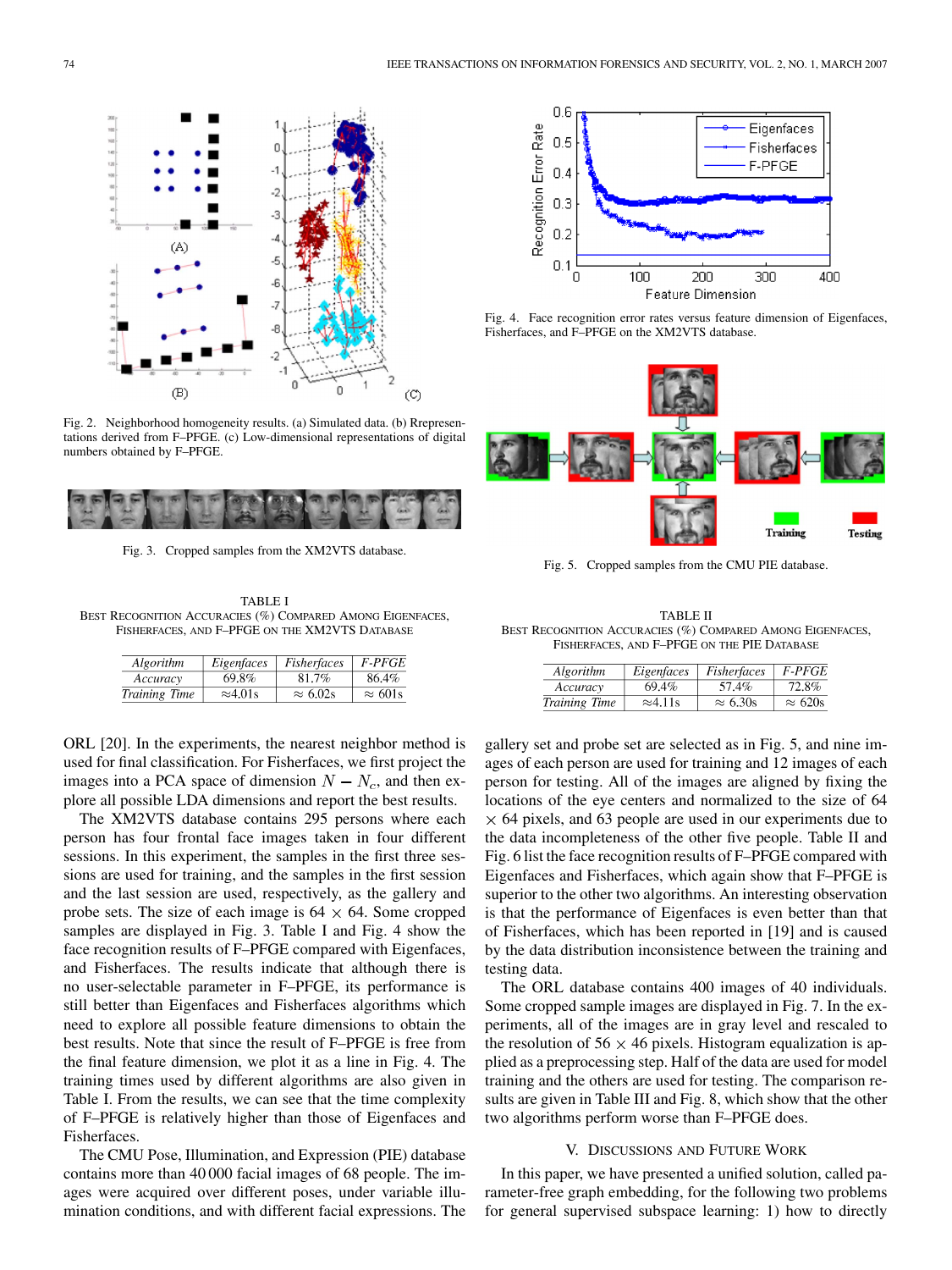<span id="page-6-0"></span>

Fig. 6. Face recognition error rates versus feature dimension of Eigenfaces, Fisherfaces, and F–PFGE on the CMU PIE database.



Fig. 7. Cropped samples from the ORL database.

TABLE III BEST RECOGNITION ACCURACIES (%) COMPARED AMONG EIGENFACES, FISHERFACES, AND F–PFGE ON THE ORL DATABASE



Fig. 8. Face recognition error rates versus feature dimension of Eigenfaces, Fisherfaces, and F–PFGE on the ORL database.

optimize the classification accuracy and 2) how to automatically determine the optimal subspace dimension and combine the selected features for final classification. More specifically, in our solution, the feature Gram matrix is learned by using the semidefinite programming method and ensuring that the neighboring points of each sample share the same class label; then, the optimal subspace dimension and feature fusing weights are automatically obtained from the singular value decomposition of the learned feature Gram matrix. Our proposed framework elicits some new research directions for further study, such as how to efficiently solve the semidefinite programming problem when the feature dimension is above 1000.

#### **REFERENCES**

- [1] C. Alpert, A. Kahng, and S. Yao, "Spectral partitioning with multiple eigenvectors," *Discr. Appl. Math.*, vol. 90, no. 3, pp. 3–26, 1999.
- [2] P. Belhumeur, J. Hespanha, and D. Kriegman, "Eigenfaces vs. fisherfaces: Recognition using class specific linear projection," *IEEE Trans. Pattern Anal. Mach. Intell.*, vol. 19, no. 7, pp. 711–720, Jul. 1997.
- [3] B. Borchers, "CSDP, A C library for semidefinite programming," *Optim. Meth. Softw.*, vol. 11, no. 1, pp. 613–623, 1999.
- [4] M. Brito, J. Quiroz, and V. Yukich, "Graph-theoretic procedures for dimension identification," *J. Multivar. Anal.*, vol. 81, no. 1, pp. 67–84, 2002.
- [5] M. Brito and A. Quiroz, "Degree frequencies in the minimal spanning tree and dimension identification," *Commun. Statist.: Theory Methods*, vol. 33, no. 1, pp. 99–105, 2004.
- [6] F. Chung, "Spectral graph theory," in *Reg. Conf. Series Math.*, 1997, vol. 92.
- [7] J. Costa and A. Hero, "Geodesic entropic graphs for dimension and entropy estimation in manifold learning," *IEEE Trans. Signal Process.*, vol. 52, no. 8, pp. 2210–2221, Aug. 2004.
- [8] T. Cox and M. Cox*, Multidimensional Scaling*, 2nd ed. London, U.K.: Chapman & Hall, 2001.
- [9] K. Fukunaga*, Introduction to Statistical Pattern Recognition*, 2nd ed. New York: Academic, 1991.
- [10] X. He and P. Niyogi, Locality preserving projections 2002, Tech. Rep. 2002-09.
- [11] X. Hu and L. Xu, "A comparative investigation on subspace dimension determination," *Neural Netw.*, vol. 17, pp. 1051–1059, 2004.
- [12] I. Joliffe*, Principal Component Analysis*. New York: Springer-Verlag, 1986.
- [13] B. Kegl, "Intrinsic dimension estimation using packing numbers," in *Proc. Neur. Inf. Process. Syst.*, Vancouver, BC, Canada, 2002, CD ROM.
- [14] Y. LeCun, L. Bottou, Y. Bengio, and P. Haffner, "Gradient-based learning applied to document recognition," *Proc. IEEE*, vol. 86, no. 11, pp. 2278–2324, Nov. 1998.
- [15] H. Li, T. Jiang, and K. Zhang, "Efficient and robust feature extraction by maximum margin criterion," *Adv. Neural Inf. Process. Syst.*, vol. 16, 2004.
- [16] T. Lin, H. Zha, and S. Lee, "Riemannian manifold learning for nonlinear dimensionality reduction," in *Proc. 9th Eur. Conf. Computer Vision, Part I*, Graz, Austria, May 7–13, 2006, vol. 3951, pp. 44–55.
- [17] H. Liu, C. Su, Y. Chiang, and Y. Hung, "Personalized face verification system using owner-specific cluster-dependent LDA-subspace," in *Proc. Int. Conf. Pattern Recognition*, 2004, pp. 344–347.
- [18] J. Luettin and G. Maitre, "Evaluation protocol for the extended M2VTS database (XM2VTS)," *DMI Percept. Artif. Intell.*, 1998.
- [19] A. Martinez and A. Kak, "PCA versus LDA," *IEEE Trans. Pattern Anal. Mach. Intell.*, vol. 23, no. 2, pp. 228–233, Feb. 2001.
- [20] Olivetti and Oracle Res. Lab. The Olivetti Oracle Res. Lab. Fface Database of Faces ORL-Database [Online]. Available: http://www.cam-orl.co.uk/facedatabase.html.
- [21] T. Sim, S. Baker, and M. Bsat, The CMU pose, illumination, and expression (PIE) database of human faces Robot. Instit., Carnegie-Mellon Univ., Pittsburgh, PA, 2001, Tech. Rep. CMU-RI-TR-01-02.
- [22] M. Turk and A. Pentland, "Face recognition using eigenfaces," in *Proc. IEEE Conf. Computer Vision and Pattern Recognition*, Maui, HI, 1991, pp. 586–590.
- [23] X. Wang and X. Tang, "A unified framework for subspace face recognition," *IEEE Trans. Pattern Anal. Mach. Intell.*, vol. 26, no. 9, pp. 1222–1228, Sep. 2004.
- [24] K. Weinberger, J. Blitzer, and L. Saul, "Distance metric learning for large margin nearest neighbor classification," in *Adv. Neural Inf. Process. Syst.*. Cambridge, MA: MIT Press, 2006, vol. 18.
- [25] K. Weinberger, B. Packer, and L. Saul, "Nonlinear dimensionality reduction by semidefinite programming and kernel matrix factorization," in *Proc. 10th Int. Workshop Artificial Intelligence and Statistics*, 2005.
- [26] K. Weinberger and L. Saul, "Unsupervised learning of image manifolds by semidefinite programming," in *Proc. IEEE Conf. Computer Vision and Pattern Recognition*, 2004, pp. 988–995.
- [27] K. Weinberger, F. Sha, and L. Saul, "Learning a kernel matrix for nonlinear dimensionality reduction," in *Proc. 21st Int. Conf. Machine Learning*, 2004, pp. 839–846.
- [28] S. Yan, D. Xu, Q. Yang, X. Tang, and H. Zhang, "Discriminant analysis with tensor representation," in *Proc. Computer Vision and Pattern Recognition*, 2005, pp. 526–532.
- [29] S. Yan, D. Xu, B. Zhang, and H. Zhang, "Graph embedding: A general framework for dimensionality reduction," in *Proc. Computer Vision and Pattern Recognition*, 2005, pp. 830–837.
- [30] L. Yang, "Building k edge-disjoint spanning trees of minimum total length for isometric data embedding," *IEEE Trans. Pattern Anal. Mach. Intell.*, vol. 27, no. 10, pp. 1680–1683, Oct. 2005.
- [31] H. Yu and J. Yang*, A Direct LDA Algorithm for High Dimensional Data with Application to Face Recognition*, 2nd ed. New York: Academic, 2001, vol. 34, pp. 2067–2070.